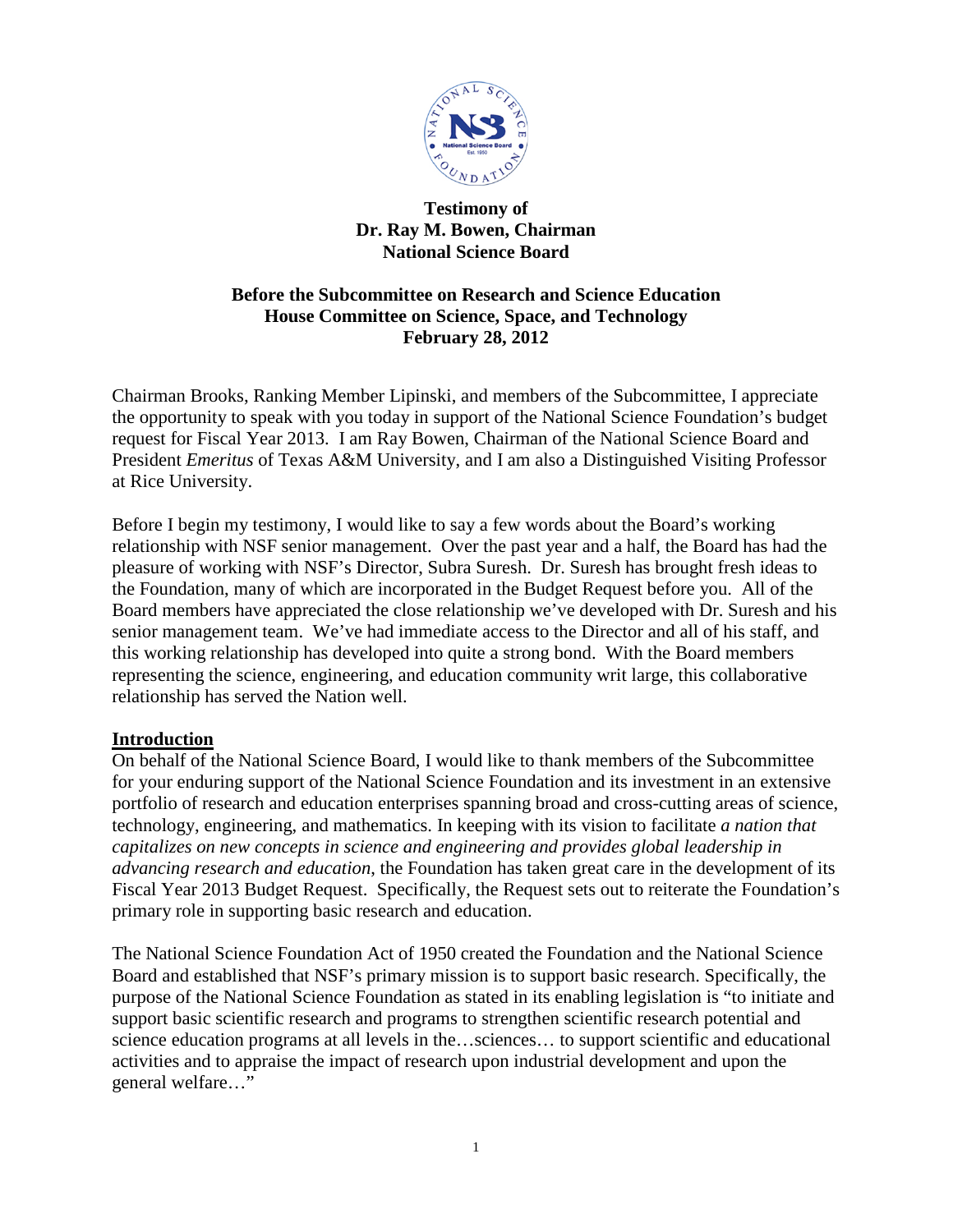For more than 60 years, the National Science Foundation has played a central role in innovation by catalyzing the development of fundamental ideas across the frontiers of science and engineering knowledge and supporting the people who generate them. As the only federal agency dedicated to the support of basic research and education in all fields of science and engineering, NSF is positioned to strategically stimulate innovative research that connects the science and engineering enterprise with potential economic, societal, and educational benefits. NSF's high-risk, potentially transformative investments will continue to lead the way for the important discoveries, the education of the future science and engineering innovators, and development of cutting-edge technologies that will help keep our Nation globally competitive, prosperous, and secure.

## **Fiscal Year 2013 Budget Request**

The National Science Foundation's FY 2013 Budget Request reflects careful and wise decisionmaking of the commitment of federal funding toward innovative, targeted investments that closely align with both agency and Administration priorities. The Request totals \$7.373 billion, an increase of \$340 million or 4.8 percent over the FY 2012 Estimate, consistent with the Administration's commitment to doubling funding for NSF and other key basic research agencies. Specifically, the NSF 2013 Budget Request reflects a clear understanding that investments in science and technology are investments that will build America's future. This request acknowledges the critical nature of science and technology to America's long-term economic growth. Federal support for research and education across science and engineering fields is critical, particularly now, in our current economic environment. This is especially true given that private firms have decreased their investments in long-term research and development projects.

The Board is especially supportive of those programs that reach across disciplines to bring fresh approaches from differing perspectives to tackle some of the greatest challenges of our time. Many of those programs are part of the agency's OneNSF initiative. Throughout its history of developing successful collaborations with researchers in many disciplines, NSF is in the best position to bring together the science community to address seemingly intractable problems at the frontiers of knowledge. The details of these efforts are best left to Dr. Suresh and the agency's senior management to describe.

For the budget request before you today, one specific area I would like to highlight is the Foundation's Agency Operations and Award Management account, also known as the AOAM account.

The AOAM account provides the fundamental framework through which the Foundation's science and engineering research and education programs are administered. AOAM funding covers NSF's scientific, professional, and administrative workforce; the physical and technological infrastructure necessary for a productive, safe and secure work environment; and the essential business operations critical to managing NSF's administrative processes and providing high-quality customer service to the public. To sustain its excellent management, the Board urges full funding for NSF's AOAM account.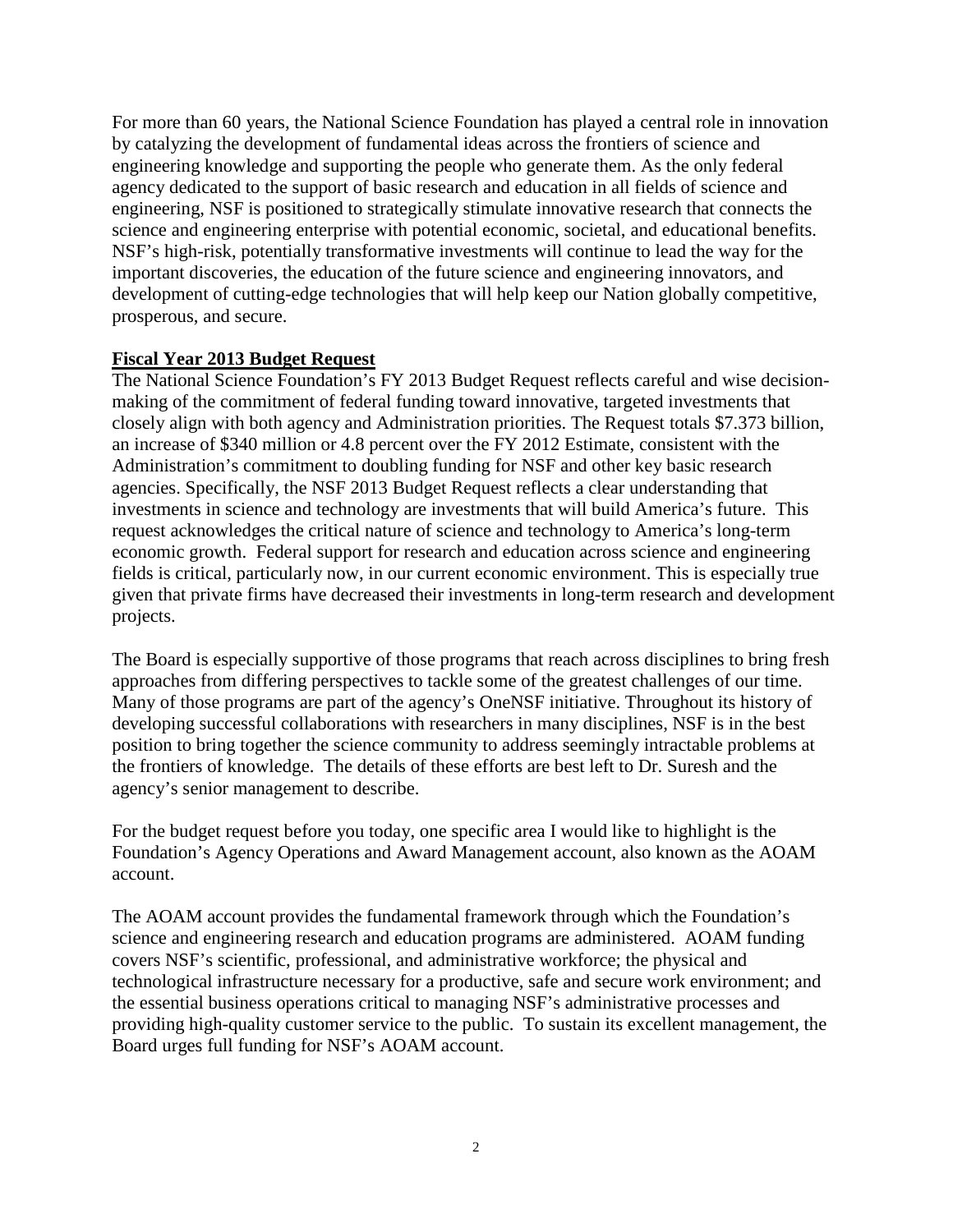For the National Science Board Office, the Board requests \$4.44 million, level with our budget for FY 2012. This will allow the Board to continue its national policy role and its oversight role for NSF.

Many breakthroughs in research and development could not have been realized without the Nation's investment in science and engineering. Imagine our world without some of the National Science Foundation supported discoveries and inventions that we now take for granted, such as Magnetic Resonance Imaging, more commonly known by its acronym MRI, a critical tool in helping physicians diagnose a wide array of illnesses, and the internet on our iPhones or BlackBerrys. These kinds of innovations and inventions are critical to the economic well being of our Nation. In some instances just one discovery can spawn the development of entirely new and prosperous market sectors. Our Nation needs this investment, now more than ever.

## **U.S. Leadership in Science and Technology**

In the recently released *Science and Engineering Indicators Digest 2012* publication, the Board elected to emphasize Research & Development (R&D) capacity and outputs of the United States and how global trends affect them. These trends demonstrate that increasingly economies worldwide rely on innovation to progress, thus driving the increased global dependence and thirst for knowledge. The data indicates that the United States remains the global leader in supporting science and technology (S&T) research and development, but other countries are catching up, in recognition of the potential return on investments in science and engineering.

As reported in *Indicators 2012*, the United States lost 28 percent of its high-technology manufacturing jobs over the last decade; this represents 687,000 jobs since 2000. While economic recessions in 2001 and 2008 and more efficient manufacturing processes have contributed to this decline, other contributing factors include the growth of foreign investment in R&D and the resulting increase in foreign R&D capacity. Further, the globalization of supply chains enables lower skilled work to be performed in more remote locations at reduced labor costs. While the U.S. remains the overall world leader in high-technology manufacturing, its lead is shrinking, and China has emerged as a world leader in high-technology trade. At this juncture, the United States is falling alarmingly close to being overtaken by rapidly increasing Asian investments in knowledge- and technology-intensive industries to bolster their economies.

### **Public Research Universities and Colleges**

Universities and colleges are the key performers of the Nation's basic research, performing more than half of U.S. basic research (53 percent) in 2009. Support from the federal government makes up about 60 percent of academic research and development funding.

In the 2012 edition of *Indicators*, the Board also sought to highlight trends in state funding of research universities. The Board is concerned with the overall decline in funding for these institutions. *Indicators* show that between 2009 and 2011, 35 out of the 50 states reported reductions in state appropriations for higher education. This reduction, coupled with the decline that followed the 2001 recession, resulted in a 10 percent decline for the decade after accounting for inflation. The reduction also coincided with an increase in enrollment. As a result, perstudent funding, after inflation, declined by 20 percent from 2002 to 2010.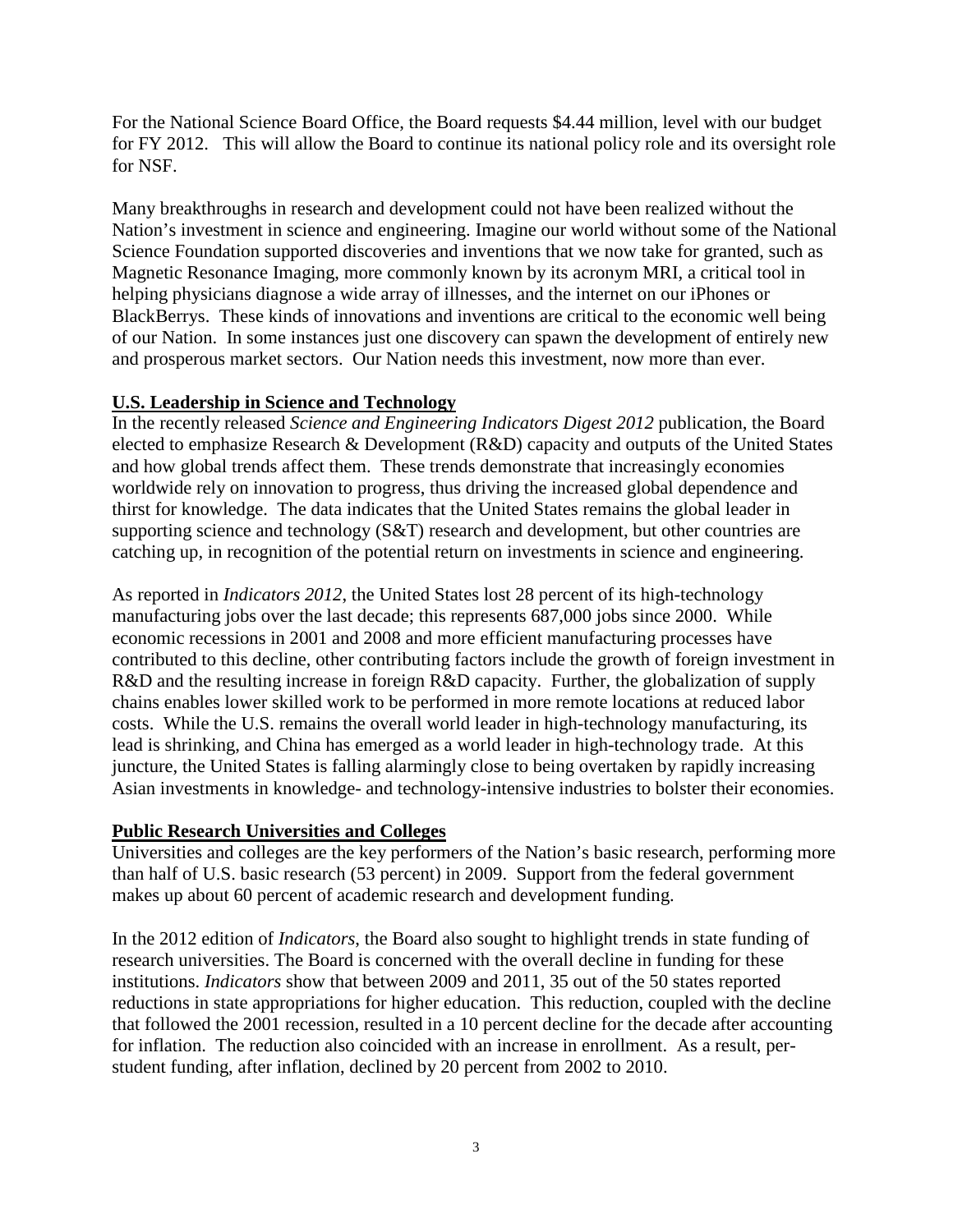The academic basic research enterprise provides the mentoring and experience essential to the training of new scientists and engineers. Significantly, the Nation's public research universities graduate a major share of undergraduate and graduate students majoring in key areas of science, technology, engineering, and mathematics. These graduates are essential participants in the Nation's science and engineering workforce and have a crucial role in fostering the Nation's economic development.

NSF's National Center for Science and Engineering Statistics conducted a public opinion poll surveying Public Attitudes Toward and Understanding of Science and Technology. Since 1985, NSF surveys have asked Americans whether, "even if it brings no immediate benefits, scientific research that advances the frontiers of knowledge is necessary and should be supported by the federal government." In 2010, 82% agreed or strongly agreed with this statement. Agreement with this statement has ranged from a low of 76% in 1992 to a high of 87% in 2006. These data indicate that a significant portion of the American public understands the link between supporting basic research and our Nation's economic well-being.

## **The Globalization of Higher Education**

The developed world's lead in higher education has declined dramatically as the number of students in developing countries earning science and engineering degrees has risen. In 2008, the U.S. produced only four percent of the world's engineering degrees, while 56 percent were awarded in Asia, including a third in China. About 30 percent of all university undergraduate degrees earned in China were in engineering.

The number of natural science and engineering degrees rose in China from 280,000 to one million between 2000 and 2008, compared to 248,000 in the United States. In addition, the number of natural sciences and engineering doctorates awarded by Chinese universities has more than tripled since 2000. With 26,000 awarded in 2008, the number of Chinese doctorates now exceeds the number earned in the United States. It should also be noted that a large share of U.S. doctorate degrees is awarded to foreign students. In 2009, 44 percent of the 24,700 U.S. natural sciences and engineering doctorates were awarded to temporary visa holders. For engineering doctorates, 57 percent were awarded to foreign students.

With the world leadership role of the United States in science and engineering increasingly challenged, the National Science Foundation continues to do its part in maintaining the preeminence of the United States in science and engineering. The National Science Foundation's basic research mission continues to be the highest priority for the Foundation today.

## **National Science Board Activities**

As part of NSF's policy-setting process and its role as advisor to Congress and the President on national science and engineering issues, the Board identifies areas for review and further examination through the establishment of task forces dedicated to an identified issue or topic. I'd like to briefly mention three of our most recent studies.

### *Merit Review Criteria*

In May of 2010, the National Science Board initiated a review of the Foundation's Merit Review Criteria, thereby establishing the Task Force on Merit Review. It had been more than a decade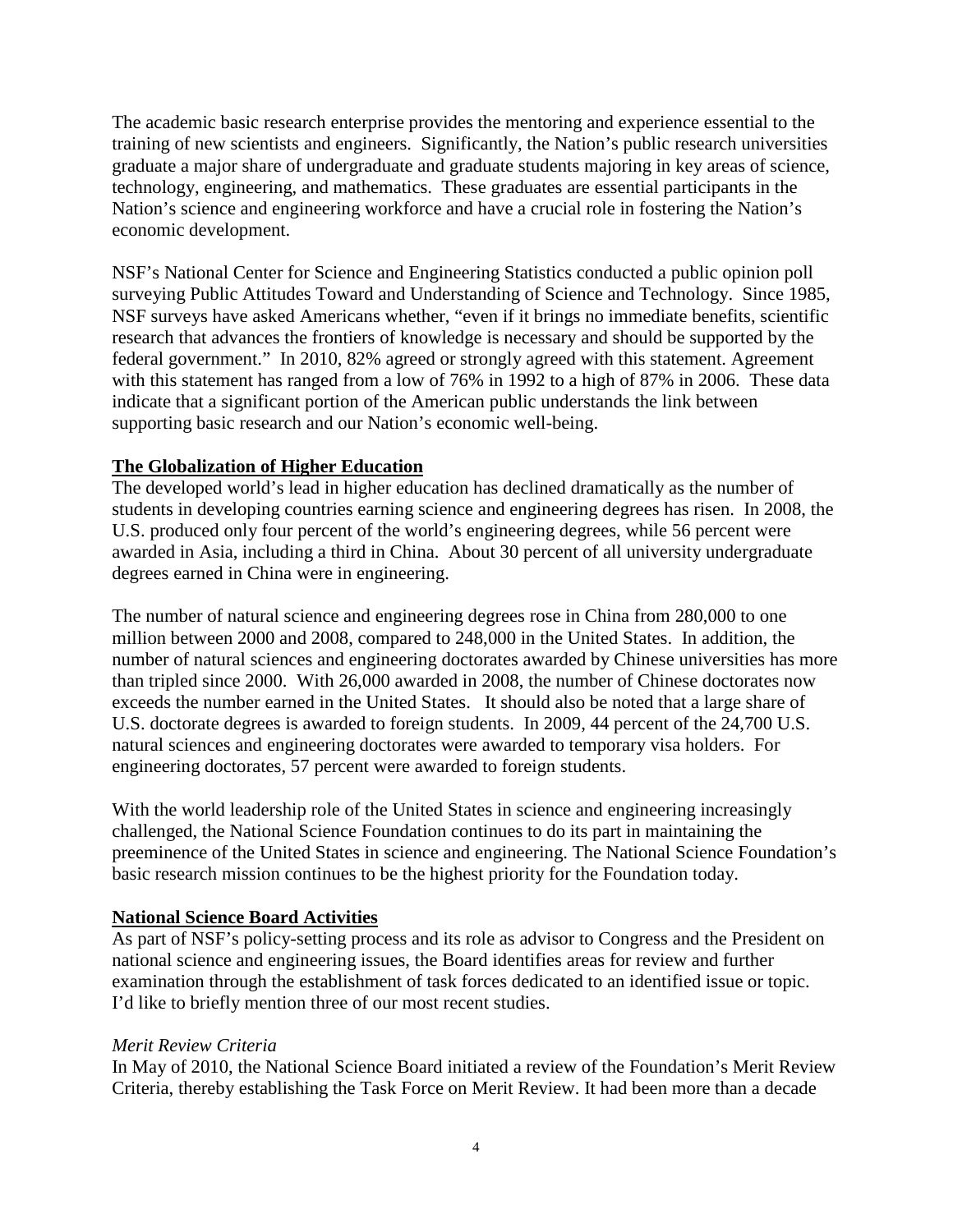since the two criteria were implemented and the Board felt, as representatives of the research community, that review of the criteria was critical to ensuring the continued integrity of the peer review process. This is particularly timely given the projected increase in the number proposals submitted annually.

Every proposal submitted to NSF is evaluated as part of the Merit Review process and with respect to two important Merit Review Criteria—Intellectual Merit of the project and the Broader Impacts of the work to the public.

The importance of considering potential broader impacts in the process of deciding which projects to fund was re-emphasized in the America COMPETES Reauthorization Act of 2010. This legislation identifies a number of socially relevant outcomes, to which NSF-funded research contributes. Similarly, the NSF Strategic Plan emphasizes the value of broader impacts of scientific research, beyond the intrinsic importance of advancing scientific knowledge.

Based on the Task Force's analyses, the NSB concluded that the two current Merit Review Criteria of Intellectual Merit and Broader Impacts remain appropriate for evaluating NSF proposals. However, the Board concluded that revisions were needed, both to draw a clearer connection of the Criteria to core principles and to better articulate the essential elements of each criterion. The Foundation is currently working to implement this guidance.

The Board's review of the criteria was a necessary undertaking to ensure that the investments in research and education initiatives are in keeping with the National Science Foundation's strategic goals for support of science and engineering research and education.

### *Data Policies*

The progress of science and engineering has always been dependent on the collection of data. A core expectation of the scientific method is the documentation and sharing of results, underlying data, and methodologies. The increasing ease with which digital research data are gathered, processed, analyzed, and disseminated has expanded the scale, scope, and complexity of science and engineering data collections and highlights the need for improved research data policies. A mandated responsibility of the National Science Foundation is "to provide a central clearinghouse for the collection, interpretation, and analysis of data on scientific and engineering resources" ("National Science Foundation: Functions," Title 42 *U.S. Code*, Chapter. 16. Sec. 1862). Therefore, NSF is dedicated to improving and implementing policies that provide a strong and sustainable foundation for sharing and managing digital research data for the benefit of the science and engineering research community.

In February 2010, the Board chose data policies as another priority and established the Task Force on Data Policies under the Committee on Strategy and Budget. The task force was charged with the further refinement of NSF data policies to address key challenges and outline possible options to more effectively use digital research data to meet the mission of NSF. The work of the task force culminated in a final report from the National Science Board that presents key challenges and recommendations related to the sharing and management of digital research data generated by NSF-funded activities.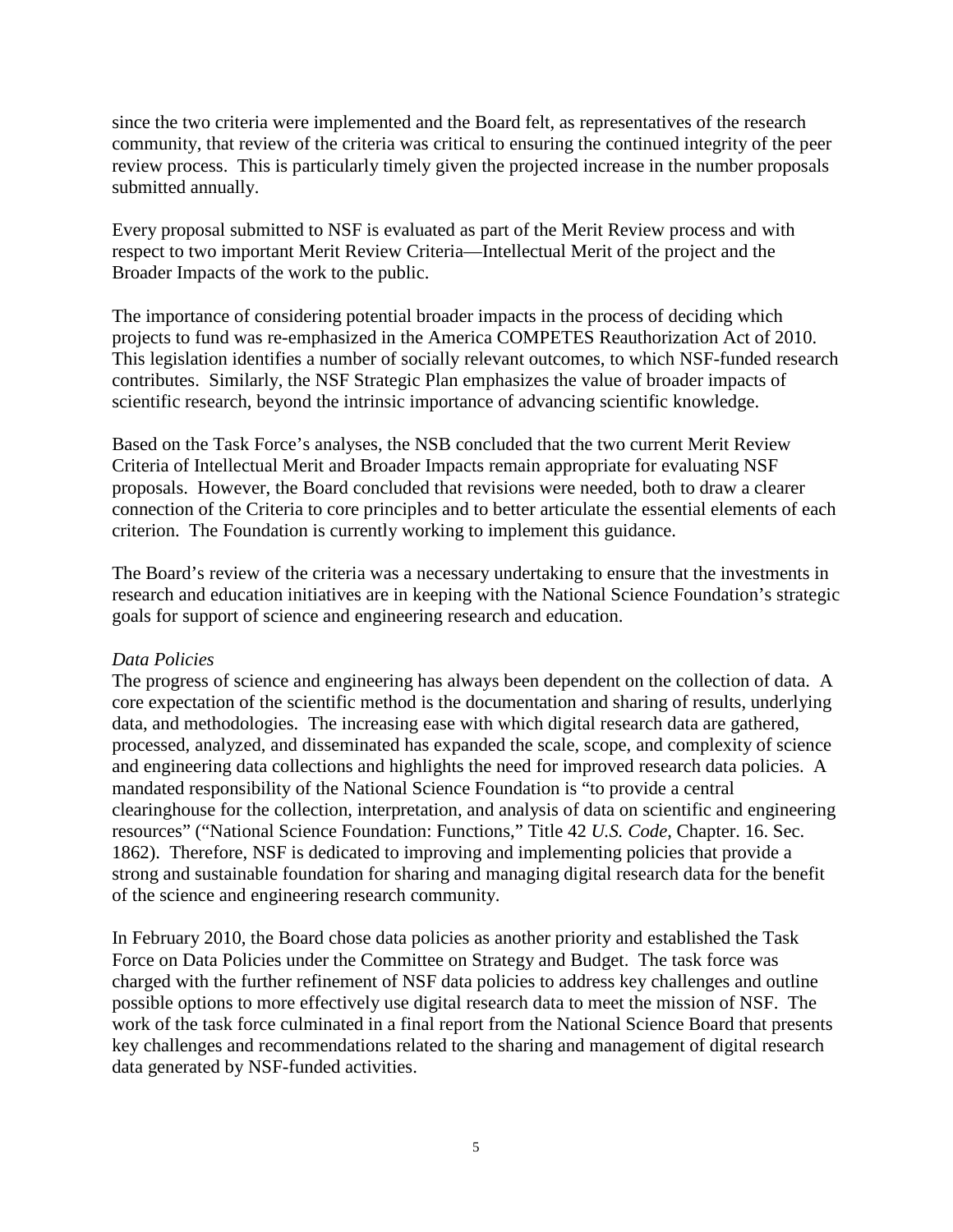The Board's view on data policies is reflected in the report, which stresses that timely attention to digital research data sharing and management is fundamental to supporting U.S. science and engineering in the twenty-first century. The Board recognizes the evolving role of data in science and society and strong and sustainable data sharing and management policies as a critical national need.

#### *Instrumentation Report*

Another priority for the Board over this past year has been mid-scale instrumentation. The America COMPETES Reauthorization Act of 2010 (ACRA 2010) Section 507 directed the National Science Board (Board) to "…evaluate the needs, across all disciplines supported by the Foundation, for mid-scale research instrumentation…" and to report its findings and recommendations to the Congress. In identifying mid-scale instrumentation activities, the Board was guided by the language of the ACRA 2010 as those mid-scale instrumentation investments falling between the MRI and MREFC programs.

During calendar year 2011, the Board's Committee on Strategy and Budget directed its Subcommittee on Facilities to investigate the means and extent to which the needs of the scientific community are being met by on-going and planned investments in mid-scale instrumentation. The Board's examination comprised an evaluation of mid-scale research instrumentation activities and funding approaches in each of NSF's Science and Engineering directorates and offices, and an analysis of anticipated mid-scale instrumentation needs across NSF-supported disciplines. The Board solicited input from these organizations regarding current mid-scale instrumentation activities, including projects, funding mechanisms, partnering, life cycles and anticipated demands for future mid-scale instrumentation within the science communities served by NSF.

Overall, the Board found that the current research infrastructure investments across the Foundation are in alignment with the Board's earlier recommendations on funding and prioritization, including for mid-scale research instrumentation. In particular, the Board found that NSF's current balance of small, medium and large instrumentation is sound, and that the variety of mechanisms by which NSF prioritizes, solicits, evaluates, and supports mid-scale instrumentation – both directly and indirectly through large centers and facilities – provides flexibility and vigor to NSF's efforts. Consequently, although the Board's evaluation points to the importance of continuing to strongly support mid-scale instrumentation, the Board does not recommend that NSF expand existing Foundation-wide programs or create a new Foundationwide program for mid-scale instrumentation at this time. The Board will continue to work with NSF management and staff to capture, assess, prioritize and support anticipated needs for midscale instrumentation as part of NSF's research infrastructure investments.

### *Board Involvement in Budget Planning*

The Board is intimately engaged in the development of the agency's Budget Request and related initiatives, which are featured in its annual Budget Request. The Board's involvement in the budget formulation process occurs primarily through its Committee on Strategy and Budget, which works with NSF senior leadership. The Board is involved with and kept apprised of the development of the budget every step of the way— from the initial planning stage for the next budget through informal discussions, numerous teleconferences, and final approval of the